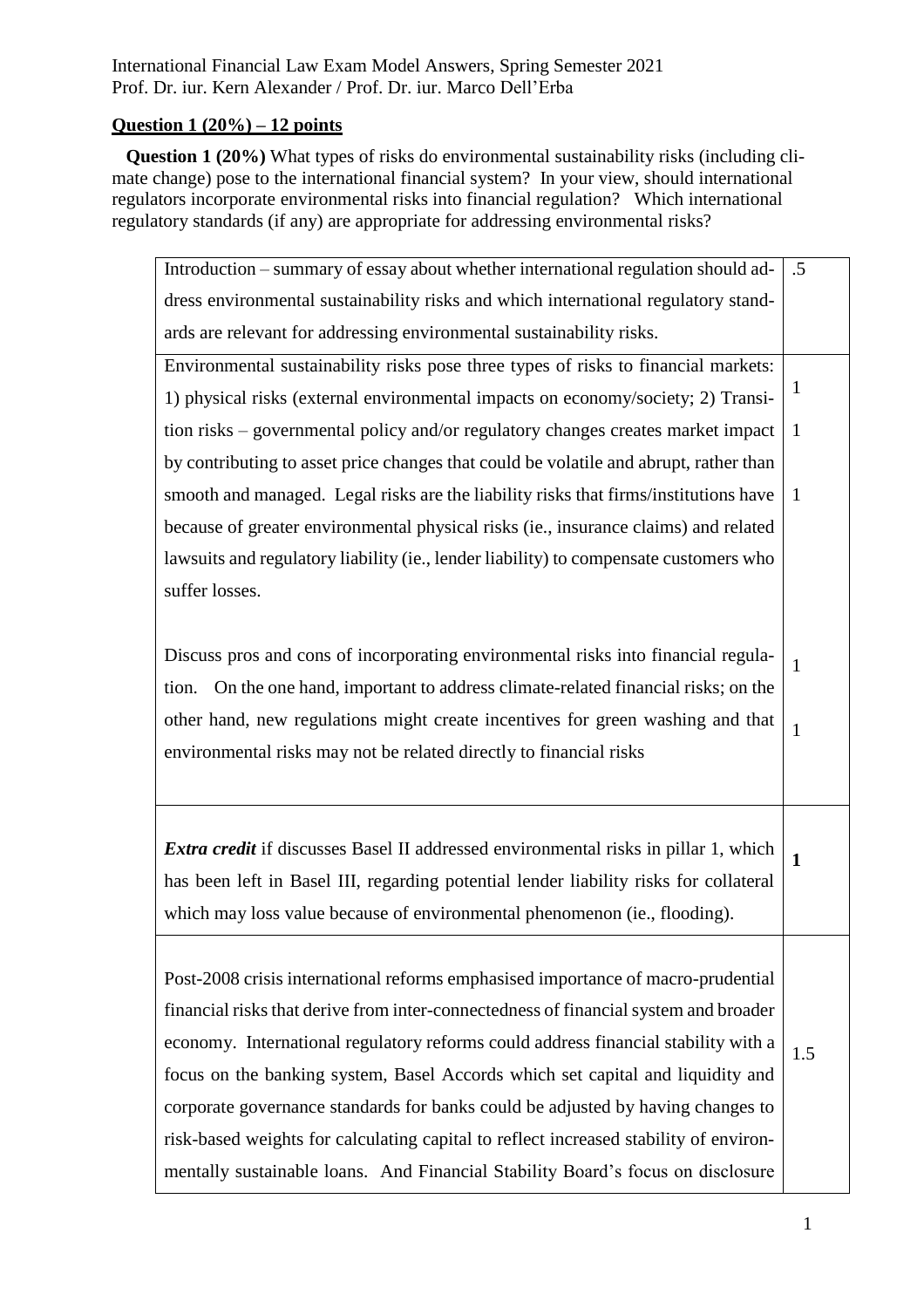|                                                             | by corporates could apply to banks and other financial institutions to disclose their | $\mathbf{1}$ |
|-------------------------------------------------------------|---------------------------------------------------------------------------------------|--------------|
| financial/environmental risks.                              |                                                                                       |              |
|                                                             | IOSCO standards could apply to the sale of financial products that contain whether    |              |
|                                                             | or not they are used for investing in green/sustainable activities. Investor protec-  | $\mathbf{1}$ |
| tion and customer safeguards for purchase of such products. |                                                                                       |              |
|                                                             |                                                                                       |              |
|                                                             | Market misrepresentation/manipulation standards could apply to green-washing.         | .5           |
|                                                             |                                                                                       |              |
|                                                             | Discussion of what international institution – FSB, Basle Committee or IOSCO or       | $\mathbf{1}$ |
|                                                             | $IMF$ – who should take the lead and coordinate on developing international finan-    |              |
| cial standards for sustainability risks.                    |                                                                                       |              |
|                                                             |                                                                                       |              |
|                                                             | Sustainability Banking Network – banking sector-central bank/regulator group          | $\mathbf{1}$ |
|                                                             | Brief Opinion (pro or con) whether international standards should address sustain-    | $1 - 2$      |
| ability risks. Involves analysing the question.             |                                                                                       |              |
|                                                             |                                                                                       |              |
|                                                             |                                                                                       |              |
|                                                             |                                                                                       |              |
|                                                             |                                                                                       |              |
|                                                             |                                                                                       |              |
|                                                             |                                                                                       |              |
|                                                             |                                                                                       |              |
|                                                             |                                                                                       |              |
|                                                             |                                                                                       |              |
|                                                             |                                                                                       |              |
| <b>TOTAL Question 1 (excluding extra credit)</b>            |                                                                                       | 12           |
|                                                             |                                                                                       |              |
|                                                             |                                                                                       |              |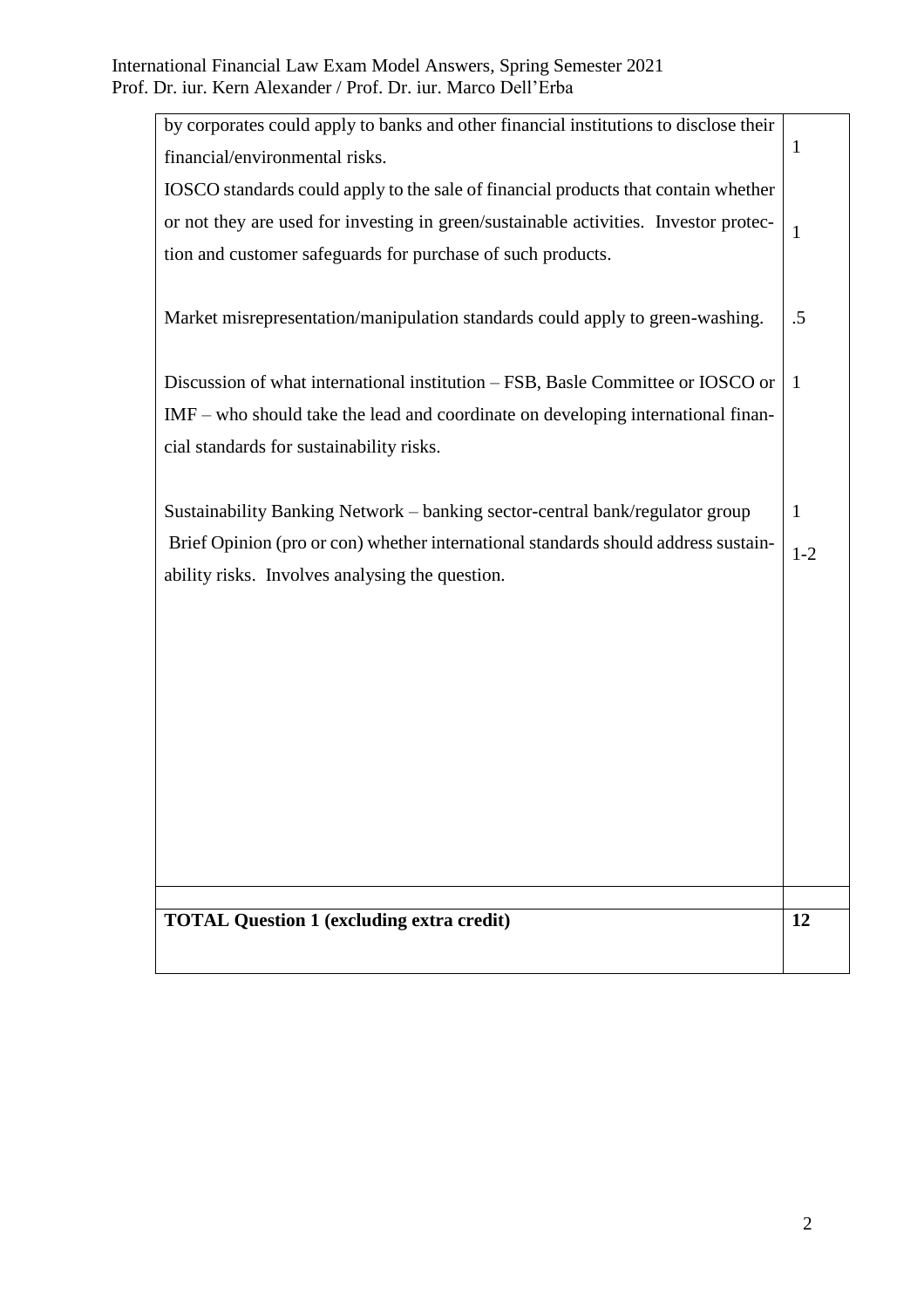International Financial Law Exam Model Answers, Spring Semester 2021 Prof. Dr. iur. Kern Alexander / Prof. Dr. iur. Marco Dell'Erba

#### **Question 2 (30%) – 18 points**

State A's regulators requested that SB Bank comply fully with international standards.

- 1. SB Bank's Board has asked you to advise it regarding whether SB Bank's subsidiary bank in State C should comply with State A's 100% risk-weighting requirement for bitcoin and crypto assets, or should it apply the 20% risk-weighting required by State C's regulator?
- 2. The Board has asked you to advise it on whether the bank resolution standards in State C (discussed above) comply with international standards?
- 3. State A's and State C's regulators have asked you to advise them on whether there are any ways or procedures on cross-border coordination that the regulators and resolution authorities in both states could undertake to resolve or reduce the negative effect of any contradictory or inconsistent regulatory requirements?
- 4. Do you think that State C's adoption of less stringent regulatory requirements would undermine any international principles of financial regulation discussed in this course? If so, which ones.

### Question 1.

Introduction – International banking regulation standards apply to countries where international banks operate. The Basel Accord, Basel Concordat and Core Principles of Banking Supervision would be applicable to SB Bank.

However, these standards are soft law (not legally binding) and nations are free to adopt modified versions of the standards into domestic law/regulation. The states with regulatory jurisdiction over SB Bank's operations in the question are states A and C. .5

1) The Basel Concordat contains the principle of home country control for prudential supervision of the cross-border operation of banks, yet respect host country supervisory oversight of a foreign-owned subsidiaries operations in the host jurisdiction. The home-host authorities are expected to coordinate and agree standards for the host country subsidiary. Host country authority however legally competent not to recognise the bank's home country supervisor's decision regarding prudential matters. The decision to impose 20% risk-weighting is a prudential decision that the host can make without agreement of the home country. But the institution is put in a very constrained position because the home country authority may still insist that global operations are subject to its stand- 1 1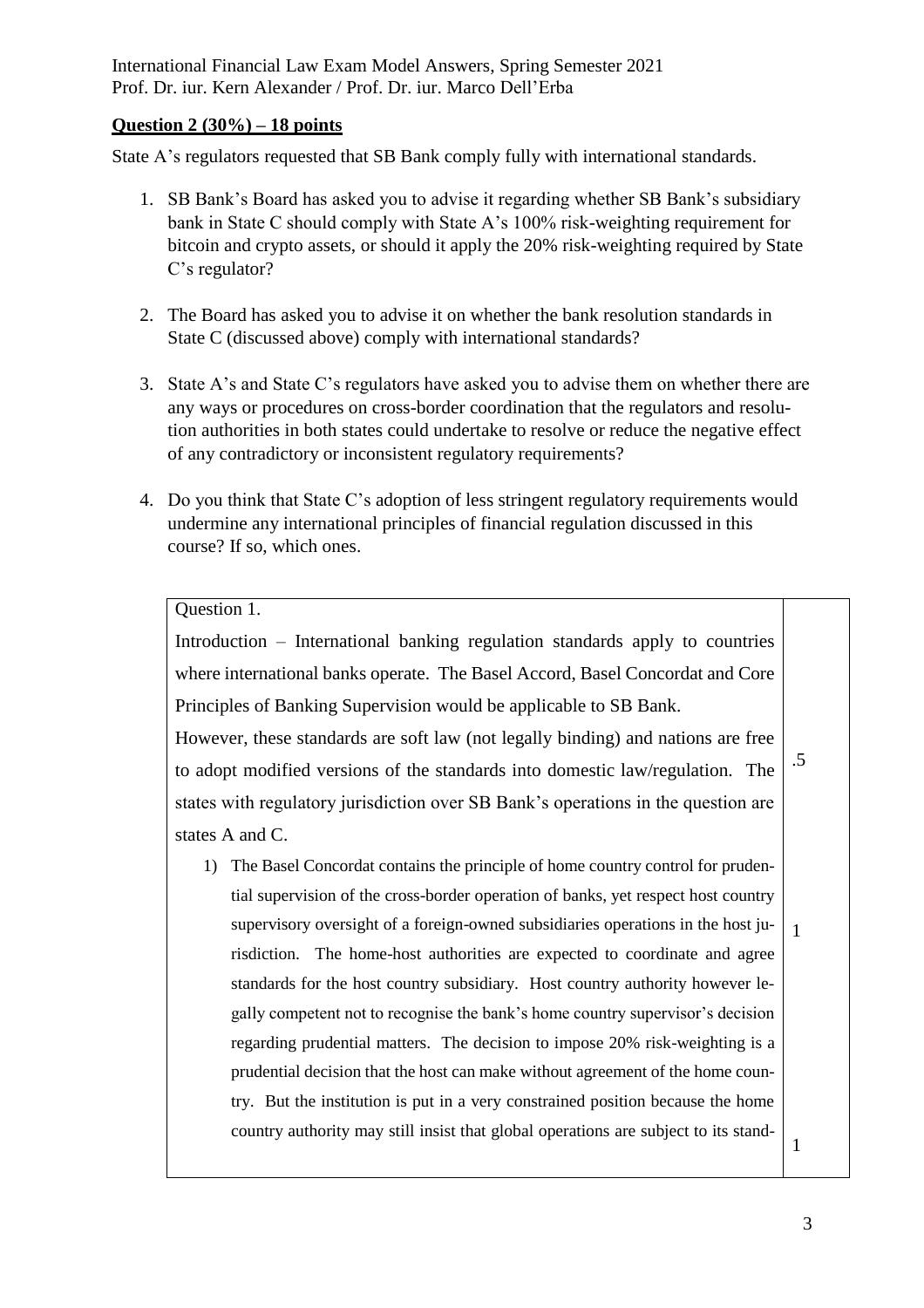ards. But the host can ultimately withdraw the license for the local host subsidiary if it does not comply with host rules. It would be a conflict of legal obligations between two jurisdictions. **.5**

*Extra credit – for further discussion of home-host issue that emphasises that*  SB bank operates in several jurisdictions where regulators will take different views. The view of the regulator of the home country where the group is headquartered will be performed but with a global bank home country supervisor must coordinate through college of supervisors and consult host country authorities. Basel Concordat should be cited along with FSB requirement for colleges of supervisors

2) Discuss the FSB international resolution standards which are soft law. The TLAC requirements and the requirement for the use of resolution tools (soft law): four tools. Bail-in the most prominent tool. Asset separation another tool between bad bank and private purchaser, bridge bank a tool for temporary oversight of the ailing bank. 1-2

International standards for Total Loss-Absorbent Capital (TLAC) of 20-22% of risk-based capital foe systemically important financial institutions, and 16-18% of risk-based capital for non-systemic institutions.

Important question of how the bank board of directors will decide what is their fiduciary duty: to the interests of SB Bank's operations in state A or must they also take into account the interest of SB bank subsidiary operation in state C (with less strict regulatory/resolution requirements). Should the bank board of SB Bank in state A consider the benefits of less strict regulations in state C, or do the less strict regulations in state C put SB Bank at undue risk because not up to conformity with international standards

1-2

1

**1-2**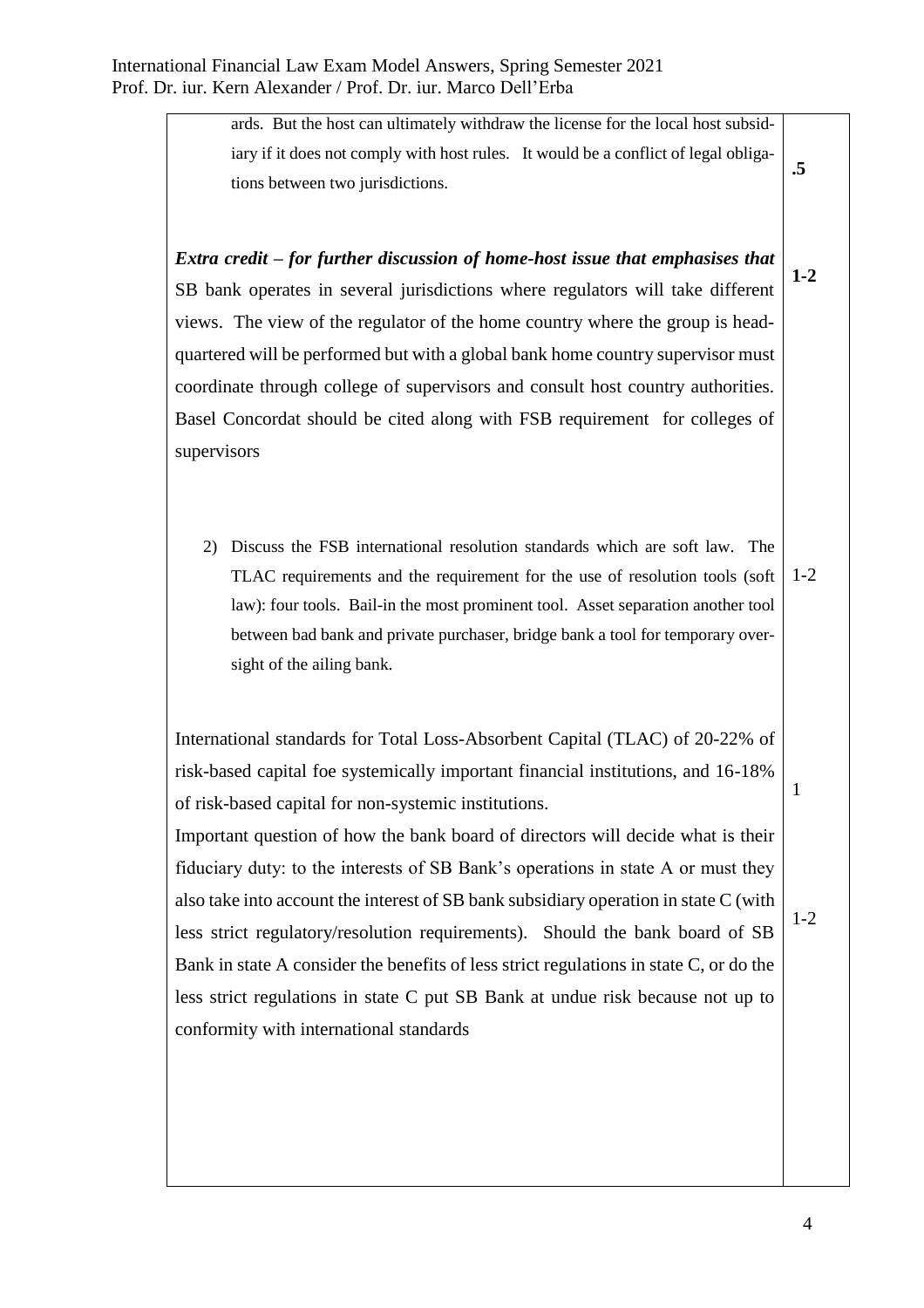| 3) | State A applies international minimum TLAC standard whilst state C applies a      | $\overline{1}$ |
|----|-----------------------------------------------------------------------------------|----------------|
|    | lower 12% TLAC standard. State applies SPE, whilst state C applies MPE.           |                |
|    | They have legal competence to apply different resolution standards, but the       | $1 - 2$        |
|    | cross-border operations of the bank would subject it to conflict demands of the   |                |
|    | resolution law of state and state C. To resolve this difference, state A and C    |                |
|    | should have regard to Key attributes 8 and 9, which provide respectively for a    |                |
|    | legal basis to enforce cooperation between regulators where a cross-border bank   |                |
|    | operates. KA 8 provide home-host principle of resolution oversight that would     |                |
|    | involve creation of a crisis management group (CMG). KA 9 provides that for       |                |
|    | each SB (like SB Banking Group) that they agree to a bilateral or multilateral    |                |
|    | agreement in order to allocate responsibilities and work out operational elements |                |
|    | such as sharing information between resolution authorities and adopting an ap-    |                |
|    | propriate standard (ie., TLAC standard) and agreement regarding use of resolu-    |                |
|    | tion tools, such as bail-in tools.                                                |                |
|    |                                                                                   |                |

Financial Stability Board possible naming and shaming jurisdictions.

*Extra credit* – mention at least 2 other resolution principles (attributes) in addition to KA 8 & 9.

4) State C's adoption of less stringent requirements undermines Basel Accord's focus on comparability of regulatory standards and minimum international standards. Basel I's minimum standards for internationally active banks. Basel III.5 now emphasises comparability between risk-weightings of banks and that regulators not adopt significantly different standards 1-2

Basel Core Principles for Effective Banking Supervision have minimum principles (principle 6) of adequate capital to reflect the risks that the bank undertakes. This principle possibly breached by state C adopting low riskweighting rule (20%) for crypto assets. 2

Also, Concordat's principle of home-host coordination at risk if state c pursues different regulatory approach without consultation and forming a committee or college of supervisors/resolution authorities to assess what SB Bank should be conforming to in its global operations. 1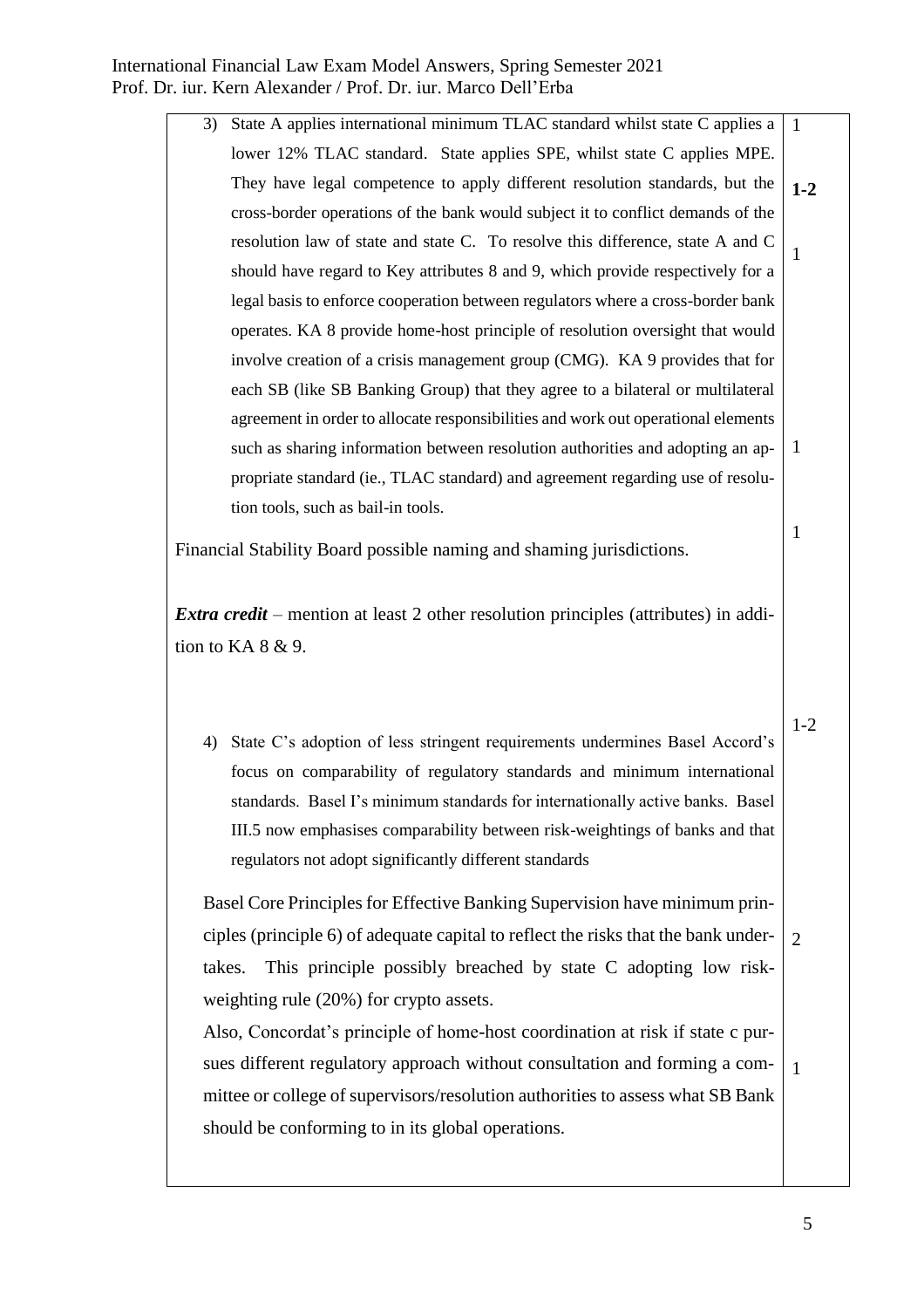| <b>TOTAL Question 2 (excluding extra credit)</b>                                   | 18    |
|------------------------------------------------------------------------------------|-------|
|                                                                                    |       |
|                                                                                    |       |
|                                                                                    |       |
|                                                                                    |       |
|                                                                                    |       |
|                                                                                    |       |
|                                                                                    |       |
|                                                                                    |       |
|                                                                                    |       |
|                                                                                    |       |
|                                                                                    |       |
|                                                                                    |       |
|                                                                                    |       |
| to pay dividends. Analyse pros and cons                                            |       |
| quate safeguards that SB Bank will make a prudent decision regarding whether       | $1-2$ |
| Extra credit - Does the regulator's stricter oversight under Pillar 2 provide ade- |       |

## **Question 3 – (30%) – 18 points**

John Dillinger is an ambitious entrepreneur who wants to launch his new project TechWillSaveTheWorld, a tech company engaged in producing innovative technology for sustainable purposes.

John Dillinger heard about new developments in entrepreneurial finance, in particular the emergence of Initial Coin Offerings (ICOs) and their evolution as an alternative to traditional Initial Public Offerings (IPOs).

John Dillinger is tempted by this alternative tool for financing his venture.

- Please explain the advantages and disadvantages of the two options, taking into account (but not limited to) the risks for investors and the financial system, the potential costs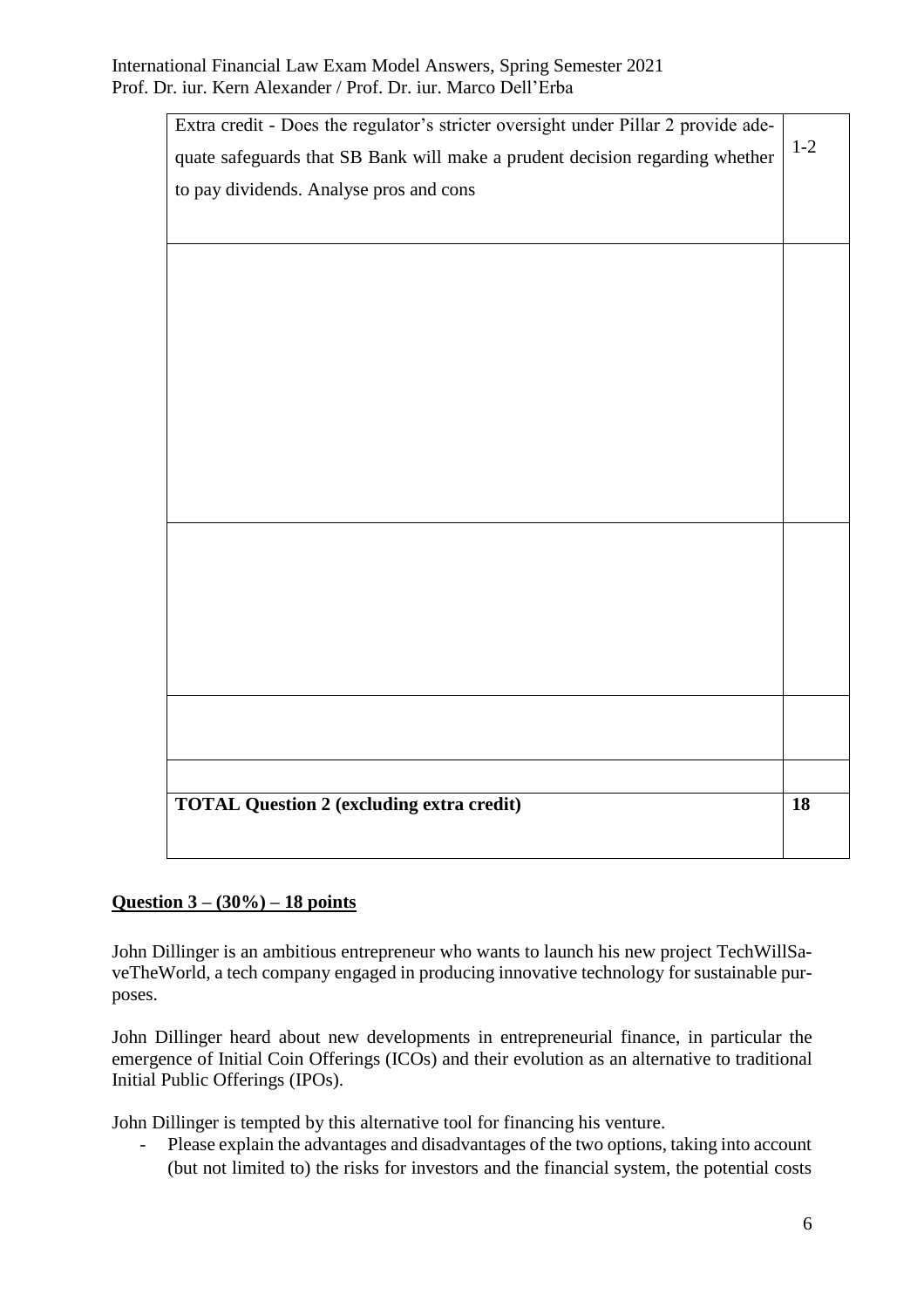International Financial Law Exam Model Answers, Spring Semester 2021 Prof. Dr. iur. Kern Alexander / Prof. Dr. iur. Marco Dell'Erba

related to disclosure. Please state what you would suggest, if you were Mr. Dillinger's advisor.

| Depending on the risk profile of the entrepreneur, and the approach of a lawyer     | $\overline{2}$ |
|-------------------------------------------------------------------------------------|----------------|
| as an adviser, both options $-$ IPOs and ICOs $-$ are viable.                       |                |
|                                                                                     |                |
| IPOs are costly but more regulated, and rely on established gatekeepers. ICOs       |                |
| are less regulated, and expose both the issuer and the investors to higher risks:   | $1 - 2$        |
| issuers are exposed to regulatory uncertainty and potential enforcement of secu-    |                |
| rities agencies.                                                                    |                |
|                                                                                     |                |
|                                                                                     | Extra 1        |
| Initial Public Offering are part of the primary market.                             |                |
|                                                                                     |                |
| Primary markets may be much riskier than secondary markets. While secondary         |                |
| markets rely on price-mechanisms incorporating the relevant information, pri-       | 1              |
| mary markets in principle expose retail investors and the financial system to       | $\overline{2}$ |
| higher information asymmetries, and need to rely on the role of gatekeepers in      |                |
| order to function in an efficient manner, thereby protecting investors.             |                |
| Primary markets have traditionally been comprised of three main segments. The       |                |
| most important one is the Initial Public Offering (IPO) market – together with      |                |
| captive markets and 'fringe' direct offerings markets -, where issuers retain un-   |                |
| derwriters to place their securities with retail as well as institutional investors | $\mathbf{1}$   |
| and list the securities on an exchange.                                             |                |
|                                                                                     |                |
| ICOs may be considered a new segment within the primary markets.                    | Extra -        |
|                                                                                     | $\mathbf{1}$   |
| ICOs emerged as a new tool for entrepreneurial finance in 2017, and underwent       |                |
| significant transformations in the last years, especially after the wave of scams   |                |
| emerging in the markets between 2017 and 2018.                                      | $\overline{2}$ |
|                                                                                     |                |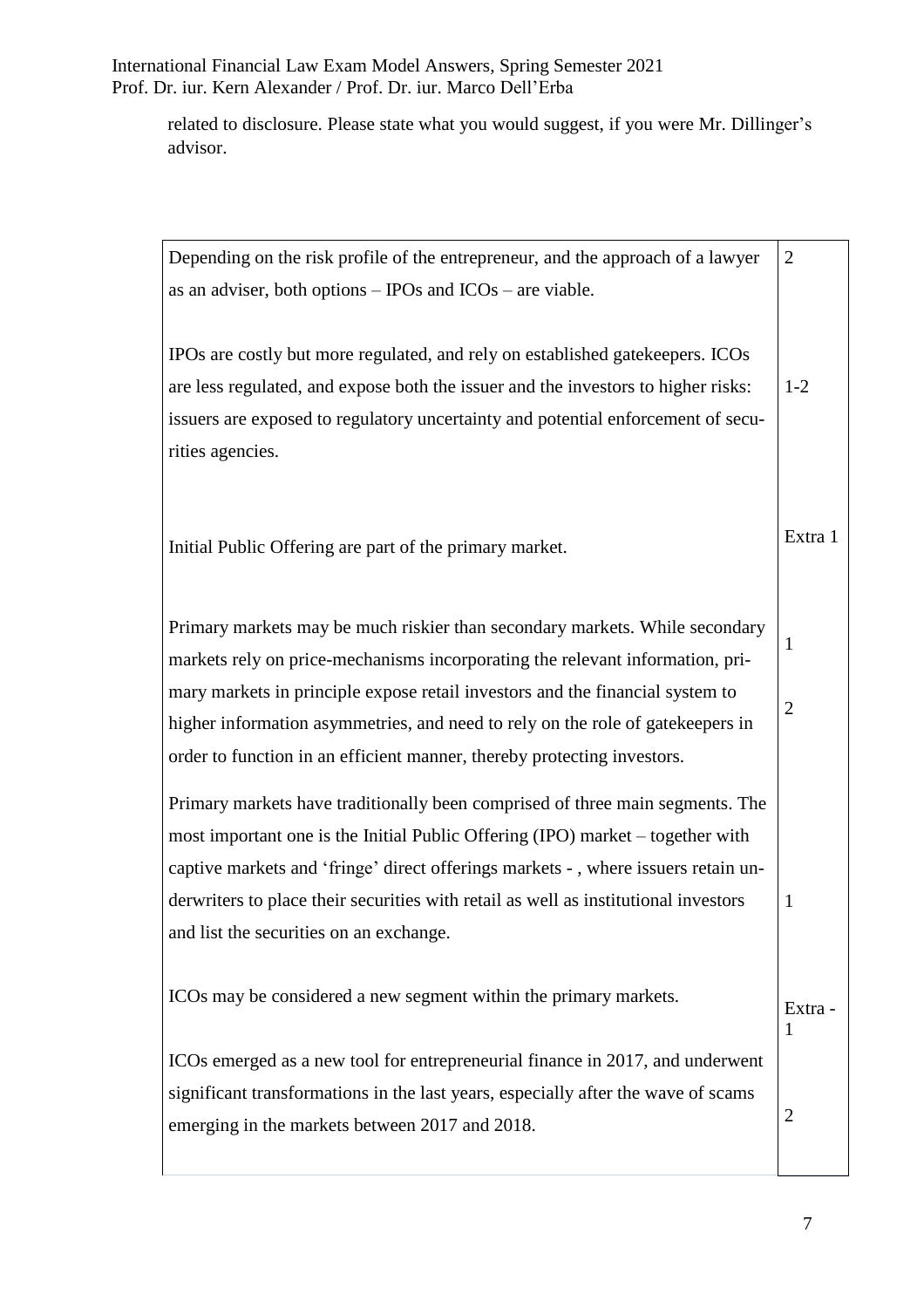Differently from IPOs, where companies sell stocks via regulated exchange platforms, ICOs sell digital coupons, so-called "software presale tokens", to early investors via non-regulated exchange platforms. The issuance of tokens occurs through an indelible distributed ledger in the form of an organization's cryptocurrency created on a protocol, and they can be purchased online with fiat currency or another digital currency at a predetermined exchange rate. Differently from common stocks available in an IPO, tokens do not generally confer ownership rights. Instead of the ownership right itself, a token offers a discounts on cryptocurrency before they hit the exchanges once the ICO is launched (this may be an argument in support of the impossibility to define them as "securities"), and, together with the stake in the company, a right to vote on future decisions. Nowadays the most popular forms of ICOs are Security Tokens Offerings (STOs) and Initial Exchange Offerings (IEOs). They are both more regulated than traditional ICOs, and in the case of IEOs cryptoexchanges operate as gatekeepers. An advantage of IPOs as opposed to ICOs is the presence of established gatekeepers – in particular investment banks. IPOs rely on the presence of stronger gatekeepers. Gatekeepers are a group of intermediaries, operating between the investor and the issuer, providing investors with certification or verification services via the reputational capital model. Because of their role (and position) as intermediaries between the investor and the issuer, gatekeepers mitigate the problem of asymmetric information and other market failures. Investments banks acting as a gatekeeper set the price for the issuer of securities on the primary market. IEOs try to mitigate the risks that emerged in traditional ICO schemes, by relying on 'reputed' cryptoexchanges acting as gatekeepers. IPOs are extremely expensive, mostly because of compliance costs emerging from securities regulation. This difference still persists even in comparison to 1 1 2 1 Extra 1 2-3 Extra 1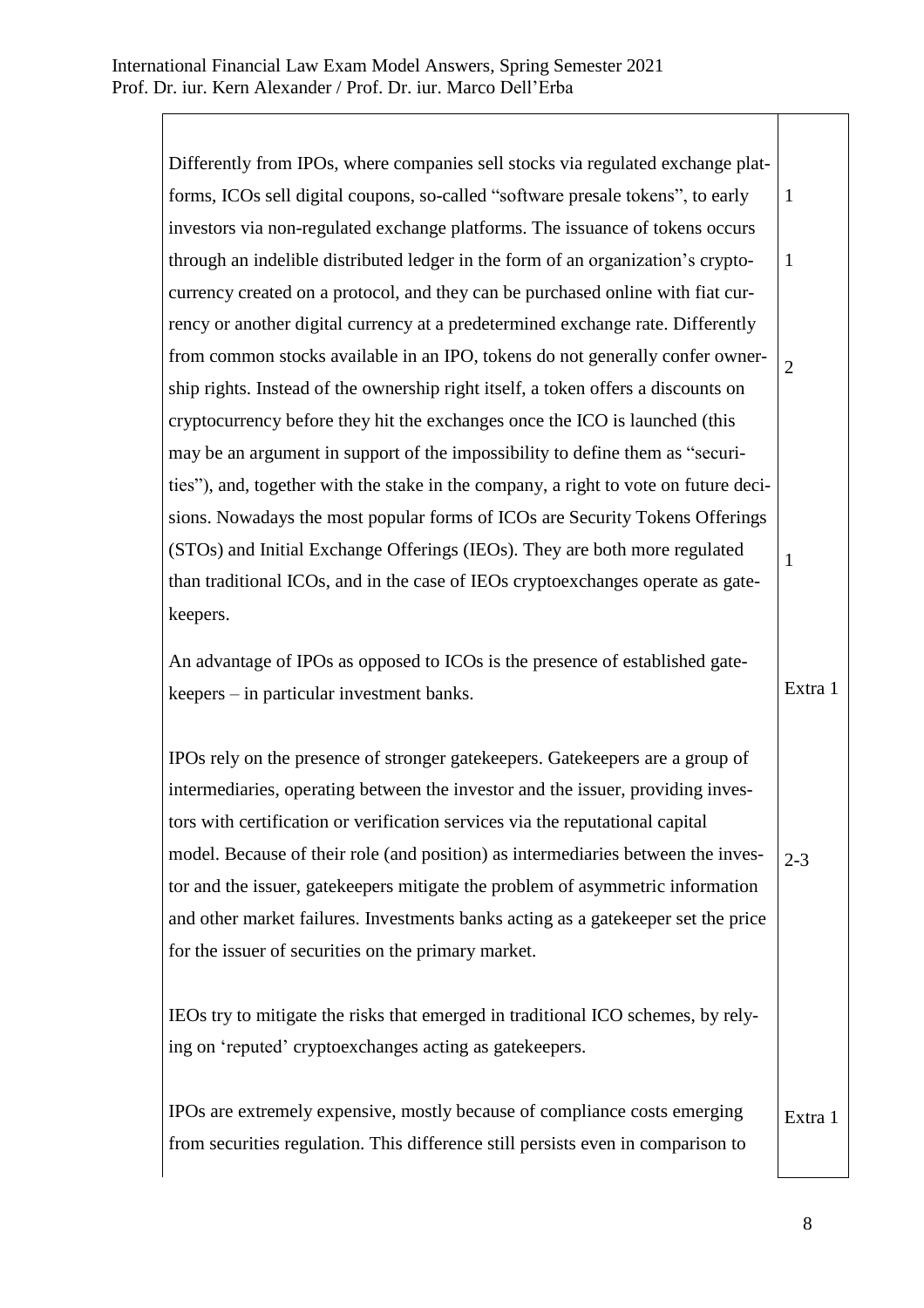| the more regulated models of ICOs – IEOs and STOs. In many jurisdictions, se-       |         |
|-------------------------------------------------------------------------------------|---------|
| curities regulators did not set established standards for the application of exist- |         |
| ing securities law frameworks to ICOs. ICO issuers might be exposed to en-          |         |
| forcement initiatives of securities agencies, as in the case of the American Secu-  |         |
| rities & Exchange Commission (SEC).                                                 | $2 - 3$ |
|                                                                                     |         |
| The more regulated environment of IPOs compared to ICOs bring more cer-             |         |
| tainty, and is a stronger signal to the market. At the same time, an ICO could po-  |         |
| tentially expose the issuer to the uncertainty of securities agencies' enforcement  |         |
| activities. In many jurisdictions, regulators characterized ICO digital tokens as   |         |
| securities, and extended securities laws to any entity involved with the ICO to-    |         |
| kens.                                                                               | $2 - 3$ |
|                                                                                     |         |
| Because of this more regulated framework, IPOs would likely give more cer-          |         |
| tainty to investors, and in principle implement higher levels of investor protec-   |         |
| tion.                                                                               | 1       |
|                                                                                     |         |
|                                                                                     |         |
| <b>TOTAL CREDITS Question 3</b>                                                     |         |
|                                                                                     |         |
|                                                                                     | 18      |
|                                                                                     |         |
|                                                                                     |         |
|                                                                                     |         |
|                                                                                     |         |
|                                                                                     |         |
|                                                                                     |         |

# **4. (20%)(2 sub-questions: 10% each)**.

If John Dillinger opted for an IPO, he would have to hire an investment bank providing specific services and supporting him in the process.

- (i) Please explain what would be the role of an investment bank in this context, and adopting a broader perspective why this is vital for financial markets.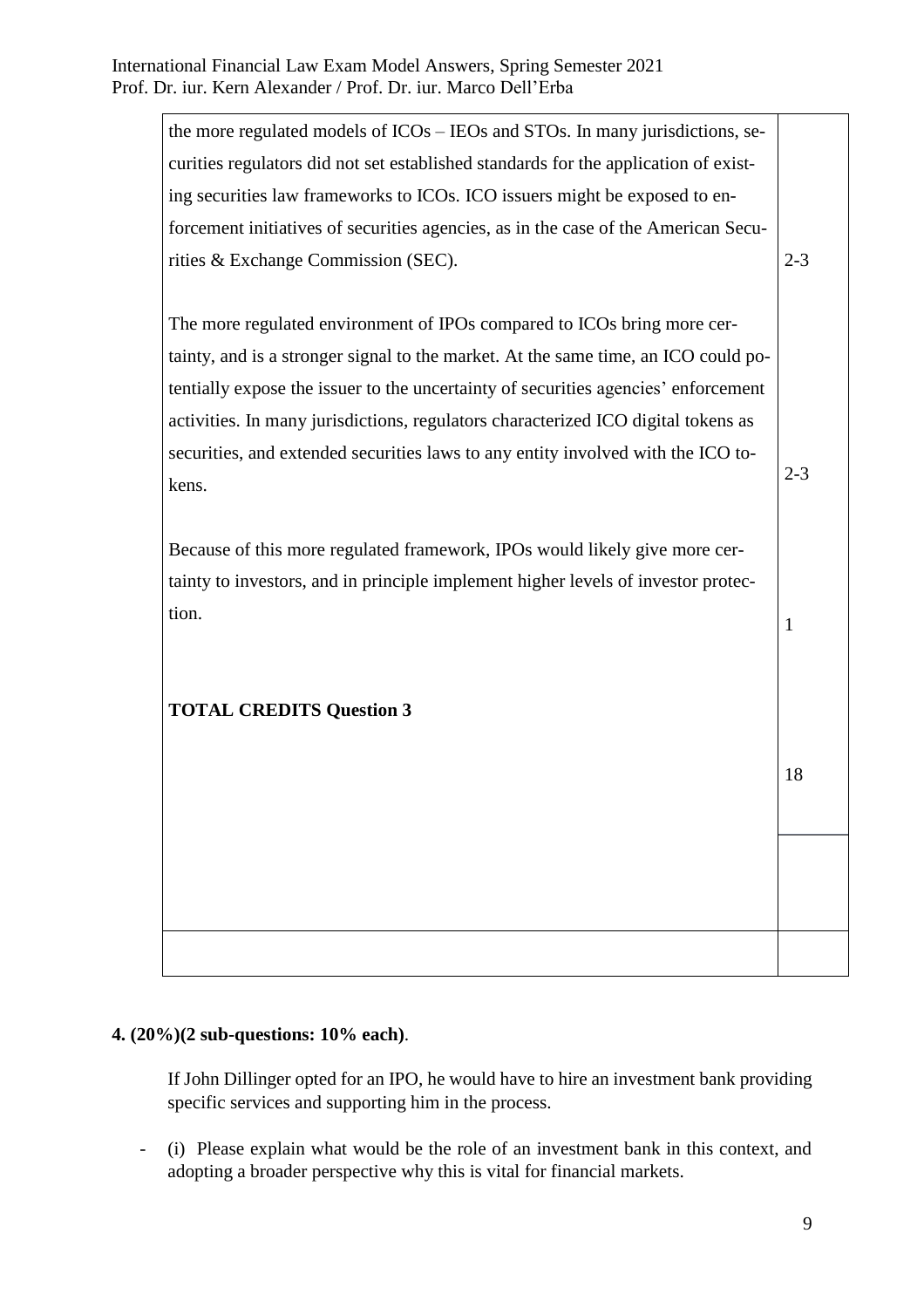If TechWillSaveTheWorld was listed on the StockExchange, it would be subject to mandatory disclosure rules.

(ii) Please explain what is the role of mandatory disclosure in capital markets, highlighting its limits and potential alternatives that regulators might want to consider.

The term "gatekeeper" has changed throughout the time. It first identified a group of independent professionals who may be able to prevent issuer wrongdoing by withholding necessary cooperation or consent, thereby controlling access to the capital markets. More recently the term 'gatekeeper' has been used in a slightly different sense, to encompass those professionals who can provide investors with protection because of their certification or verification services. According to this preferred definition, intermediaries will be regarded as gatekeepers if they have significant reputational capital that they can pledge in order to verify or certify information produced by an issuer. Investment bankers, auditors, securities analysts are all examples of gatekeepers. Underwriters (typically investment banks) can perform this certification and verification role for a company issuing securities for the first time. Absent the ability of insiders to communicate credibly their beliefs, or the ability of outsiders to buy inside information, investors will tend to discount the value of the information they receive from the issuer, leading to potential market failure. Using the underwriter as a reputational intermediary can solve this problem. The investment bank represents to the market that it has evaluated the issuer's product in good faith, and that it is prepared to stake its reputation on the value of the security. Effectively, an underwriter can be employed to 'certify' that the issue price is consistent with inside information about the future earnings prospects of the firm. 1 .5 .5 1 1 Extra - 1 .5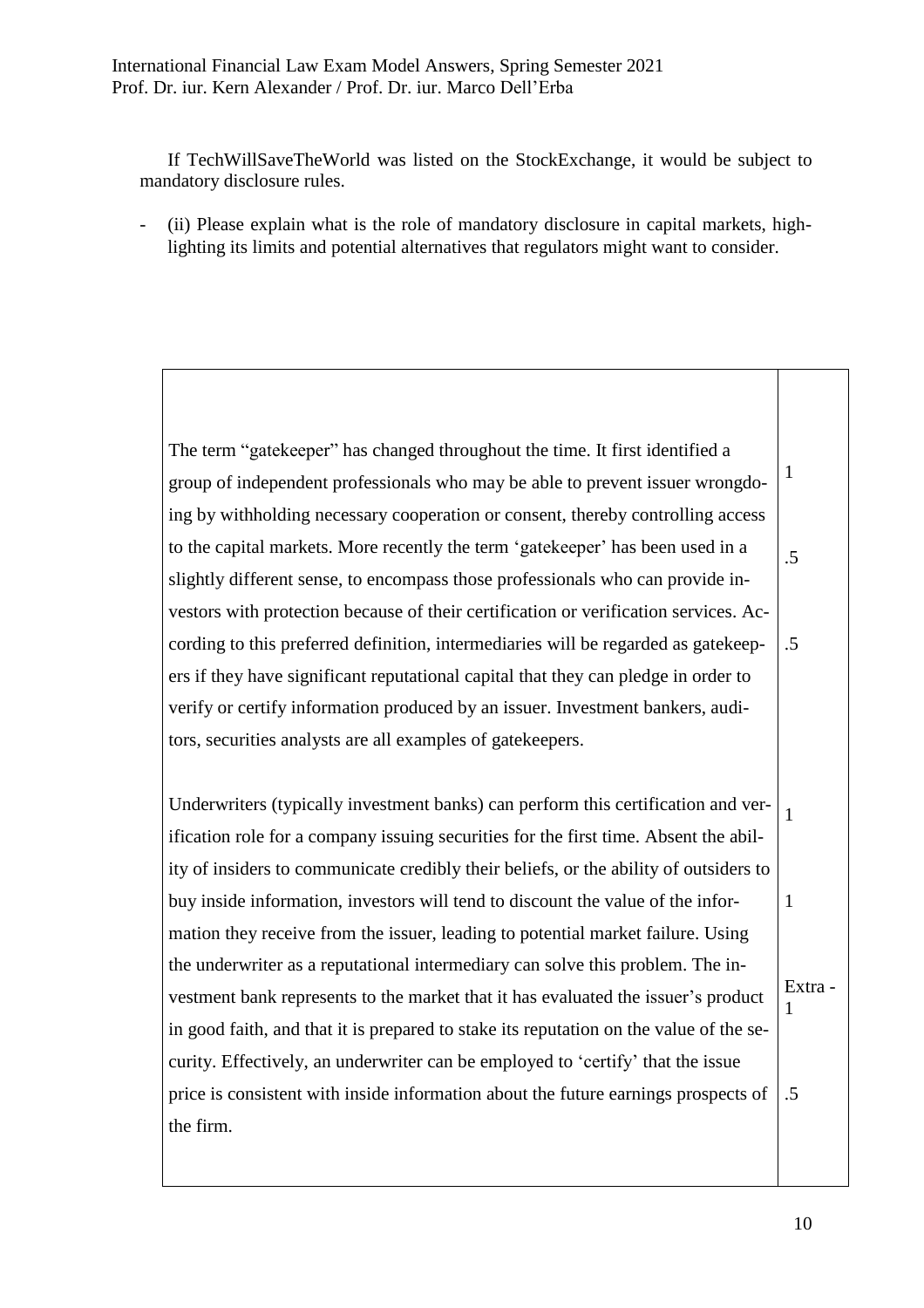Investments banks acting as gatekeepers set the price for the issuer of securities on the primary market. Investment banks are in the position to analyze all the available information as well as originate new data. This non-disclosed informational asset is functional to set a reliable market price before the standard information-aggregation mechanism (that is secondary trading) has begun. Assuming that John Dillinger's corporations has no reputation, it needs to rely on an established financial institution to "certify" and "verify" the securities to be issued. In doing this, investment banks put at stake its reputation on the value of the security. 1 1

Disclosure is a technique of the utmost relevance in financial market regulation, and it plays a key role in many different contexts. Anyone offering securities to the public and/or listing them on a stock exchange has to provide a wealth of information before doing so, and remains subject to disclosure obligations so long as the securities are held by the public or listed. For transparency purposes, significant long (and, since after the crisis, short) positions in listed shares have to be disclosed to the public. Anyone launching a takeover bid for a listed company's shares has to provide ample information about himself, his intentions, plans, and so forth. Any financial services contract between a consumer and a bank or investment firm is to be preceded by lengthy disclosures and rules are usually in place to ensure that the client is informed about its ongoing relationship with the financial intermediary. .5 .5 1 .5 .5

The core function of MD in financial market regulation is to provide economic agents with information to help them make better decisions. Its rationale, in turn, is grounded on the belief that in the absence of MD there would be less information available for such choices than it would be optimal or (which is largely the same) that higher production and dissemination costs would lead to its undersupply.

1